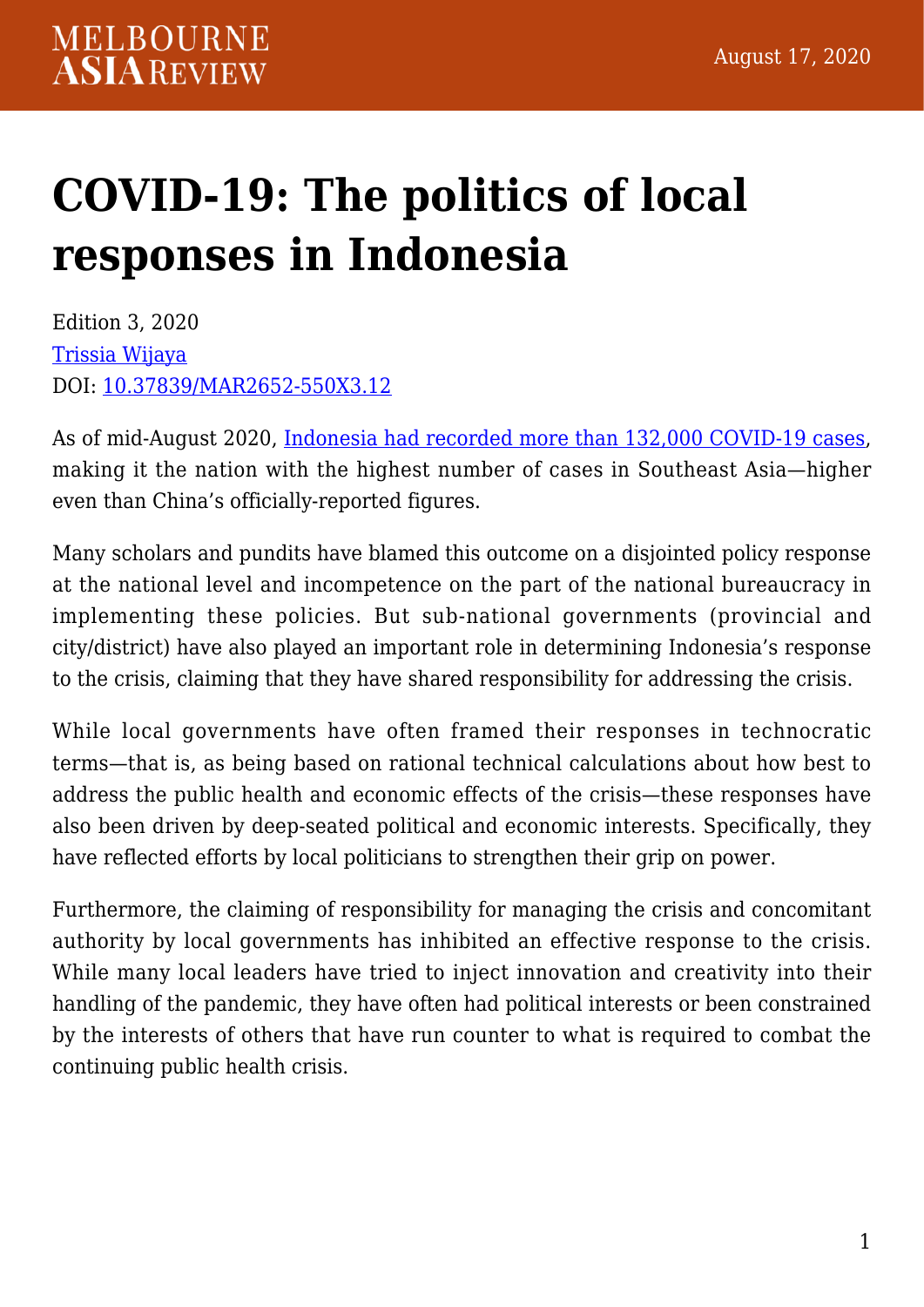## **National failures**

In the early phase of outbreak, the inadequate nature of Indonesia's national institutional and healthcare capacity to respond was apparent. The Ministry of Health centralised a widely-used COVID-19 test, which resulted in all samples being [sent to](https://www.sciencemag.org/news/2020/03/indonesia-finally-reports-two-coronavirus-cases-scientists-worry-it-has-many-more) its Jakarta-based Health Research and Development Agency (*Balitbangkes*), rather than being processed by regional laboratories. This laboratory was the only one in Indonesia which met the standards of the World Health Organisation, but it could only handle 1,000 samples per day and took 10-14 days to deliver each result.

Amid growing criticism about the national government's response to the pandemic, the Health Ministry's Disease Control and Prevention Director, Achmad Yurianto, [downplayed](https://melbourneasiareview.edu.au/about:blank) scientific information about it, saying that fully-informing the public would have created panic. At the beginning of the virus' appearance, Indonesia's Health Minister, Terawan Agus Putranto, who had long downplayed its dangers, suggested that prayer helped keep COVID-19 out of Indonesia and that the [Almighty](https://melbourneasiareview.edu.au/about:blank) would protect the nation. After acknowledging the first infections, he fed speculation that Indonesian herbal medicine could cure COVID-19.

These initial problematic responses were further aggravated by [complicated](https://melbourneasiareview.edu.au/about:blank) bureaucracy within the national health ministry in relation to test kits and medical equipment needed to carry out wider-scale testing. Though the ministry quickly appointed COVID-19 referral hospitals (hospitals identified to handle infected patients who received subsidised treatment) in early March as the first death was reported, the hospitals were not ready to do testing because they were relying on the national government's provision of rapid test kits, personal protective equipment and ventilators.

President Joko Widodo was playing catch-up from the moment the virus entered Indonesia. Only on March 12 did he issue a presidential decree establishing [a](https://melbourneasiareview.edu.au/about:blank) [taskforce](https://melbourneasiareview.edu.au/about:blank) and appointing the National Disaster Mitigation Agency (BNPB) to lead it. The establishment of the taskforce was supposed to provide better inter-agency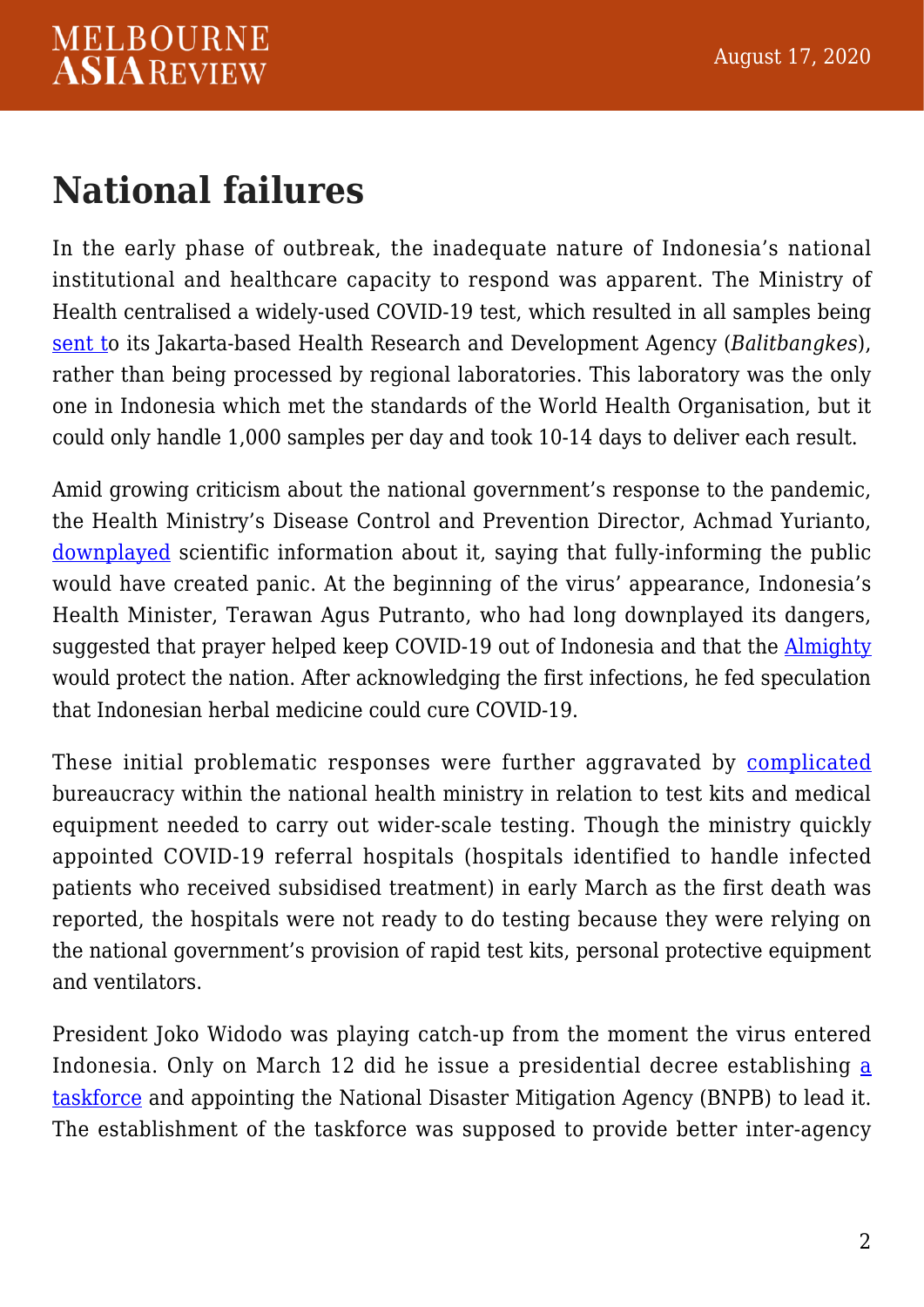coordination for testing, logistics, and goods and services procurement. However, in late March, even after the Finance Minister Sri Mulyani announced that 68 trillion rupiah would be allocated for procurement and health facilities, the taskforce still [could not decide](https://melbourneasiareview.edu.au/about:blank) which equipment to purchase. By the end of May, the COVID-19 taskforce and the health ministry were only able to deliver 10,000 tests per day, resulting in substantial numbers of COVID-19 cases that were never identified. Meanwhile, worried about potential social unrest and economic fallout, the President continued to be hesitant about what type of restrictions should be imposed, which became a source of tension between sub-national governments and the national government.

## **The rise of the local response**

The governance failure of national politicians and policy makers to properly respond to the crisis, has provided opportunities for sub-national governments to be involved to meet their population's needs.

Many regional heads mobilised their local resources and equipped public service hospitals (*badan layanan umu*m) and research labs with testing and diagnostic capability as well as personal protective equipment. For example, West Java Governor, Ridwan Kamil, relied on a scientific approach and benchmarked his province's policies to proven international models of testing such as those in South Korea. Given that West Java's population is similar to South Korea's, he directly purchased test kits from South Korea and attempted to achieve a similar testing ratio. He was also at the forefront of local responses to the crisis by launching [a](https://melbourneasiareview.edu.au/about:blank) [mobile app](https://melbourneasiareview.edu.au/about:blank) called *Pikobar.* This allowed citizens to access the latest data, clarify misinformation, and request emergency assistance.

In a similar vein, Central Java Governor, Ganjar Pranowo, having acknowledged that rapid test kits based on antibody detection are far less accurate than Polymerase Chain Reaction (PCR)-based tests, [increased](https://humas.jatengprov.go.id/detail_berita_gubernur?id=4126) the number of referral hospitals and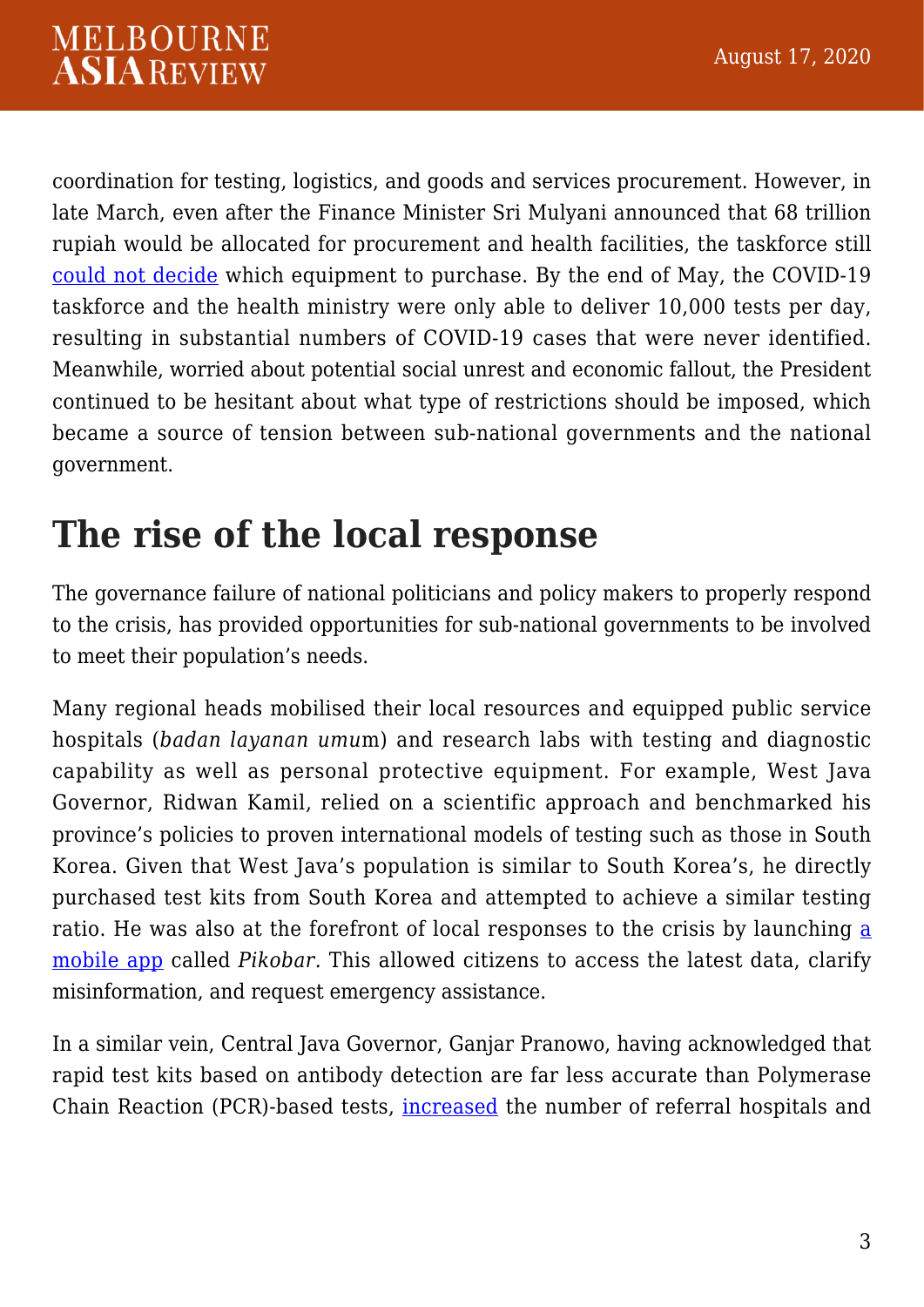supported innovative strategies such as [drive-throu](https://www.thejakartapost.com/news/2020/04/23/semarang-launches-first-drive-thru-pcr-test-for-covid-19.html)gh PCR tests. The drive-through service [introduced](https://www.thejakartapost.com/news/2020/04/23/semarang-launches-first-drive-thru-pcr-test-for-covid-19.html) in Semarang in April was able to process up to 100 swab samples per day.

Also crucial to the sub-national response was that the central government had, to some extent, outsourced new social policy measures to sub-national governments due to its own governance failures. At a local level, Murdoch University scholar Rebecca [Meckelburg,](https://melbourneasiareview.edu.au/about:blank) through her direct observations in Salatiga, Central Java, found that Salatiga City Council has made a significant budget available to provide aid for local residents who have lost their income. At a provincial level, similar action has also [been undertaken](https://minangkabaunews.com/artikel-26372-1368-warga-terdampak-covid19-terima-blt-ini-kata-wali-kota-bukittinggi.html) by the West Sumatra government, jointly coordinated with city mayors. The Governor of West Sumatra, Irwan Prayitno, lamented the strict conditions imposed by the central government that made thousands of vulnerable families unable to qualify for aid; so the regional government redirected its budget to provide some social safety net programs for those in need. This example shows that there is now recognition that nation-wide distributive frameworks can be implemented and governed at local level.

## **Local responses and vested interests**

Almost all regional governments in Indonesia have detached themselves from the ambivalent central government and developed their own responses to the crisis. However, this only tells half of the story. While regional governments have shown some responsibility in crisis management, political elites have also been motivated by a desire to defend or strengthen their grip on power. COVID-19-related policies and governance have highlighted political rivalries between regional leaders ahead of the upcoming 2020 regional elections.

For example, in East Java a feud between Governor Khofifah Indar Parawansa and Surabaya Mayor Tri Rismaharini ('Risma') has erupted over how to handle the pandemic. In April, the two leaders disagreed over whether to enact large-scale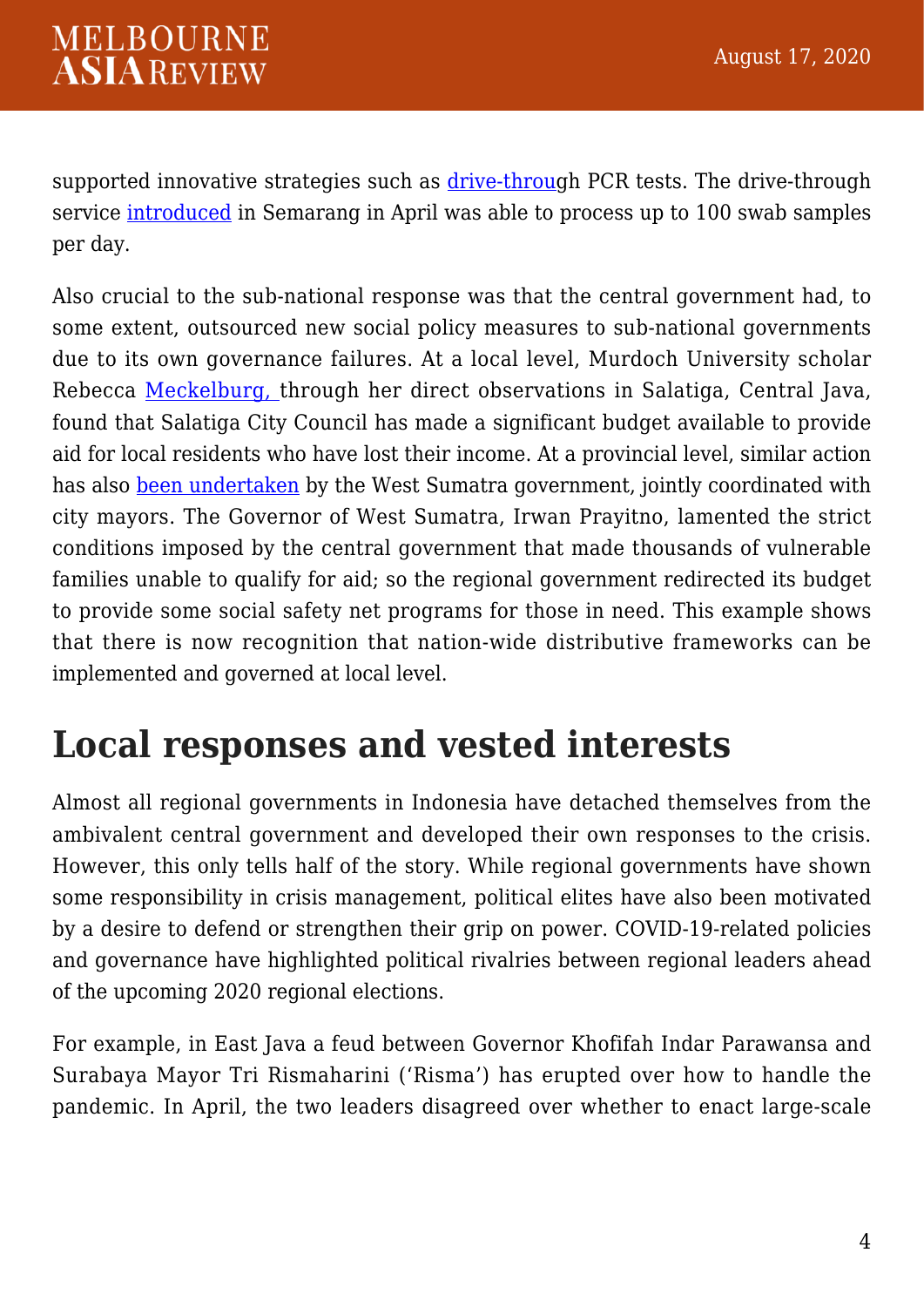social restrictions. Khofifah publicly criticised Risma and her team for what Khofifah described as their "late" response to a cluster of COVID-19 infections at a tobacco factory owned by PT HM Sampoerna in Surabaya. In May, Risma accused Khofifah of "boycotting" her job, because she sent two COVID-19 mobile-testing cars loaned by the National Disaster Mitigation Agency to Tulungagung, despite Surabaya lacking PCR testing facilities. These disagreements appeared to be political infighting between two political party elites—Khofifah representing the National Awakening Party (PKB) and Risma representing the Indonesian Democratic Party of Struggle (PDIP)—rather than legitimate disagreements over the best response.

In South Sulawesi province (which was ranked third in terms of the number of confirmed COVID-19 cases behind East Java as of June) the only response to the crisis has been the imposition of limits on the public's movements. The Governor, HM Nurdin Abdullah, has [claimed that the high number of COVID-cases were only a](https://www.thejakartapost.com/news/2020/06/14/it-shows-that-were-working-south-sulawesi-governor-says-of-surge-in-covid-19-cases.html) [result of widespread testing.](https://www.thejakartapost.com/news/2020/06/14/it-shows-that-were-working-south-sulawesi-governor-says-of-surge-in-covid-19-cases.html) Since the outbreak, the Governor has dismissed and [replaced](https://www.youtube.com/watch?v=wqKGwSrphbY) Makassar's acting city mayor many times, claiming that the dismissals are due to the mayors' lack of competence and expertise in carrying out the provincial government's COVID-19 response.

Some sub-national governments have reportedly misused social assistance funds (*bansos*) provided by the Ministry of Social Affairs of Indonesia to strengthen party cartels and attract voters prior to the upcoming regional elections. [Tempo](https://koran.tempo.co/read/berita-utama/456384/pengelolaan-pkh-oleh-kader-partai-rawan-konflik-kepentingan) has reported that four provincial governments including Bengkulu, Lampung, Riau, and Jambi as well as 17 district/city level governments have used *bansos* to further their own interests*.* This has included distributing staple food assistance on behalf of the regional head and attaching the regional head's photo and political party's logo on the *bansos* that are actually provided by the central government.

At the beginning of the COVID-19 outbreak in Indonesia, there seemed to be a political silver lining to the pandemic, with some regional heads establishing reliable public health projects amidst the ineffective response of the central government. However, it has also become evident that a number of regional leaders responded to